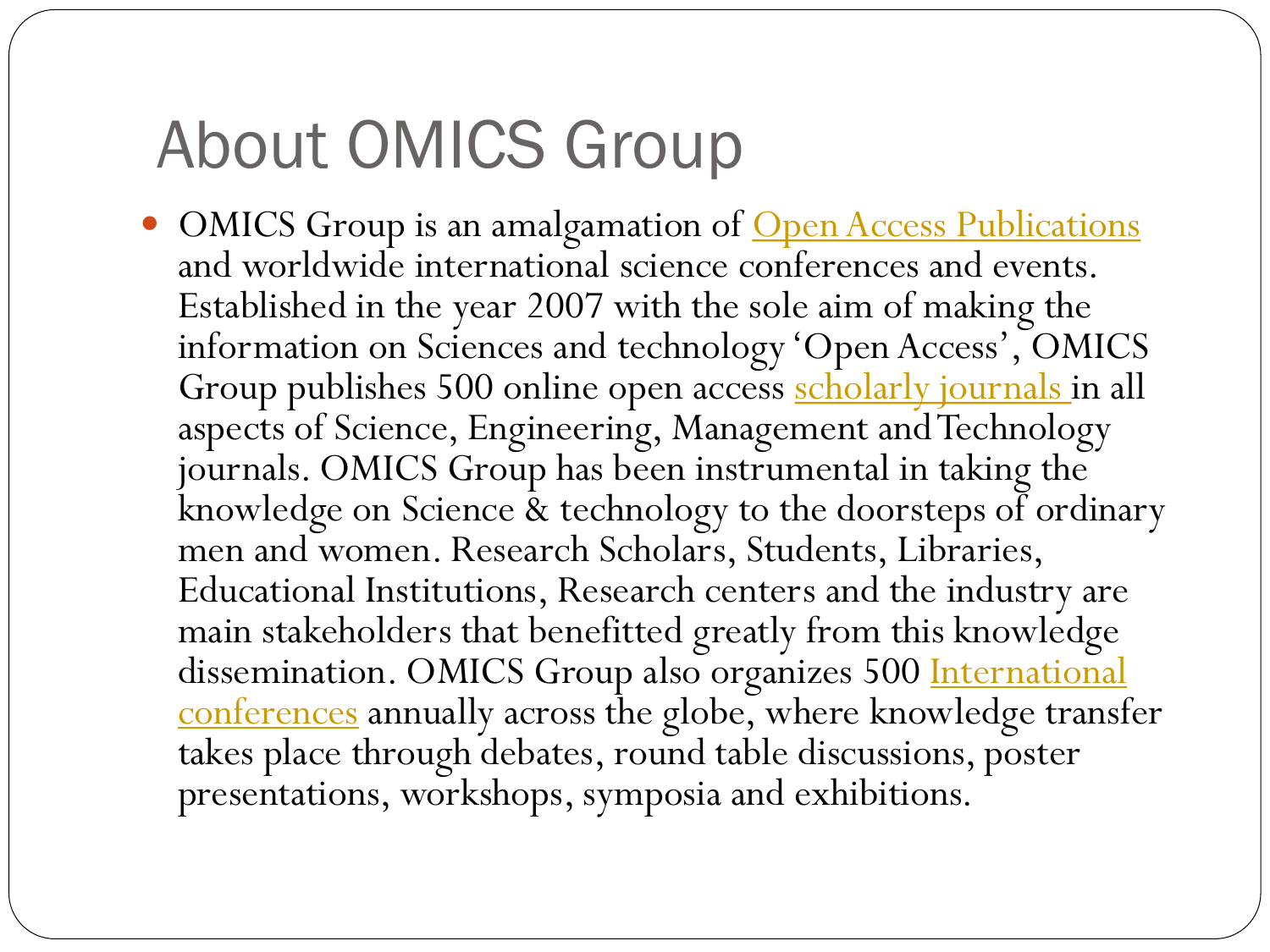#### OMICS International Conferences

OMICS International is a pioneer and leading science event organizer, which publishes around 500 open access journals and conducts over 500 Medical, Clinical, Engineering, Life Sciences, Pharma scientific conferences all over the globe annually with the support of more than 1000 scientific associations and 30,000 editorial board members and 3.5 million followers to its credit.

OMICS Group has organized 500 conferences, workshops and national symposiums across the major cities including San Francisco, Las Vegas, San Antonio, Omaha, Orlando, Raleigh, Santa Clara, Chicago, Philadelphia, Baltimore, United Kingdom, Valencia, Dubai, Beijing, Hyderabad, Bengaluru and Mumbai.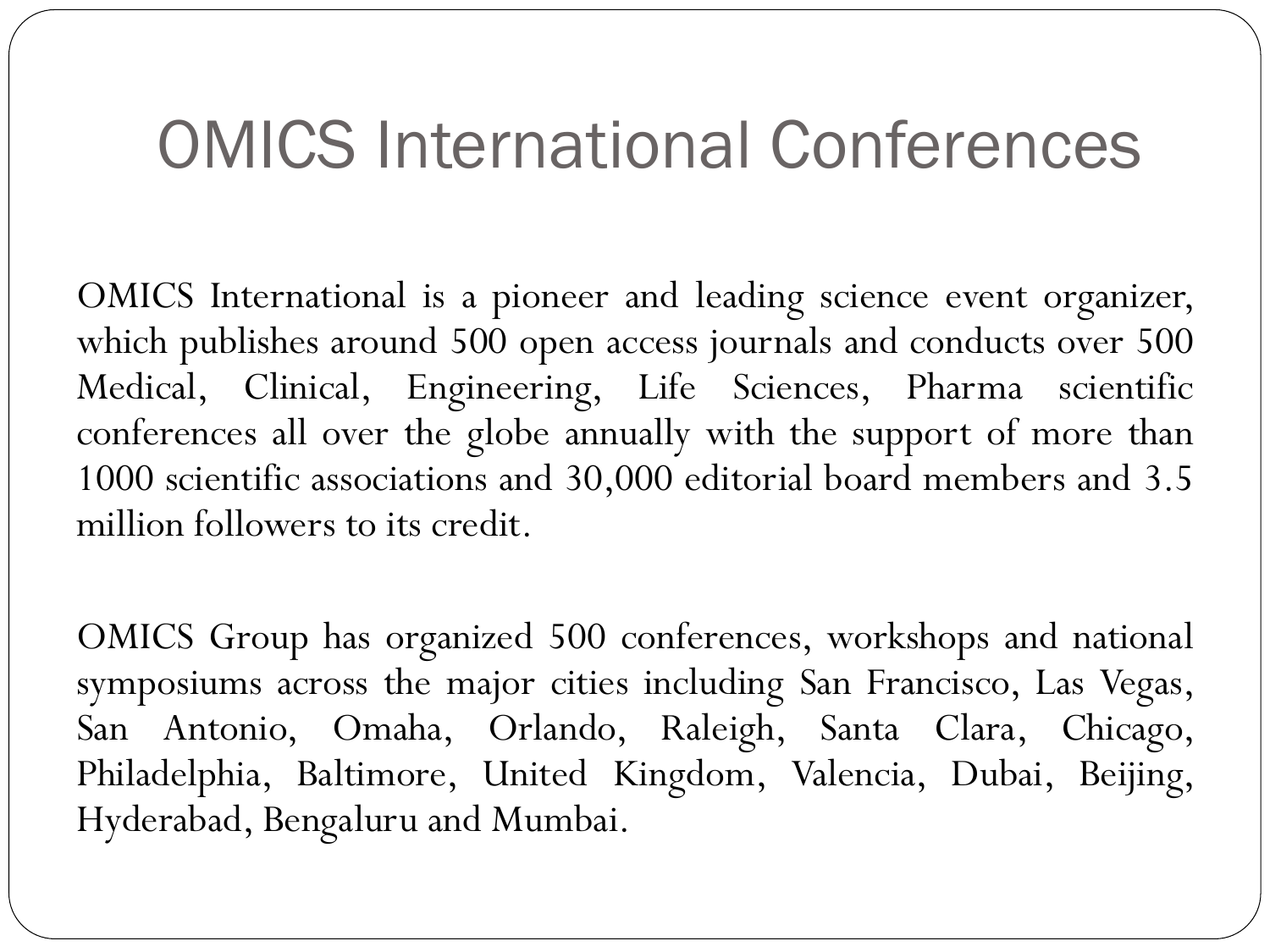Targeting delivery of etoposide to inhibit the growth of human glioblastoma multiforme using lactoferrin- and folic acid-grafted poly(lactide-*co*-glycolide) nanoparticles

> Department of Chemical Engineering, National Chung Cheng University, Chia-Yi, Taiwan 62102, Republic of China

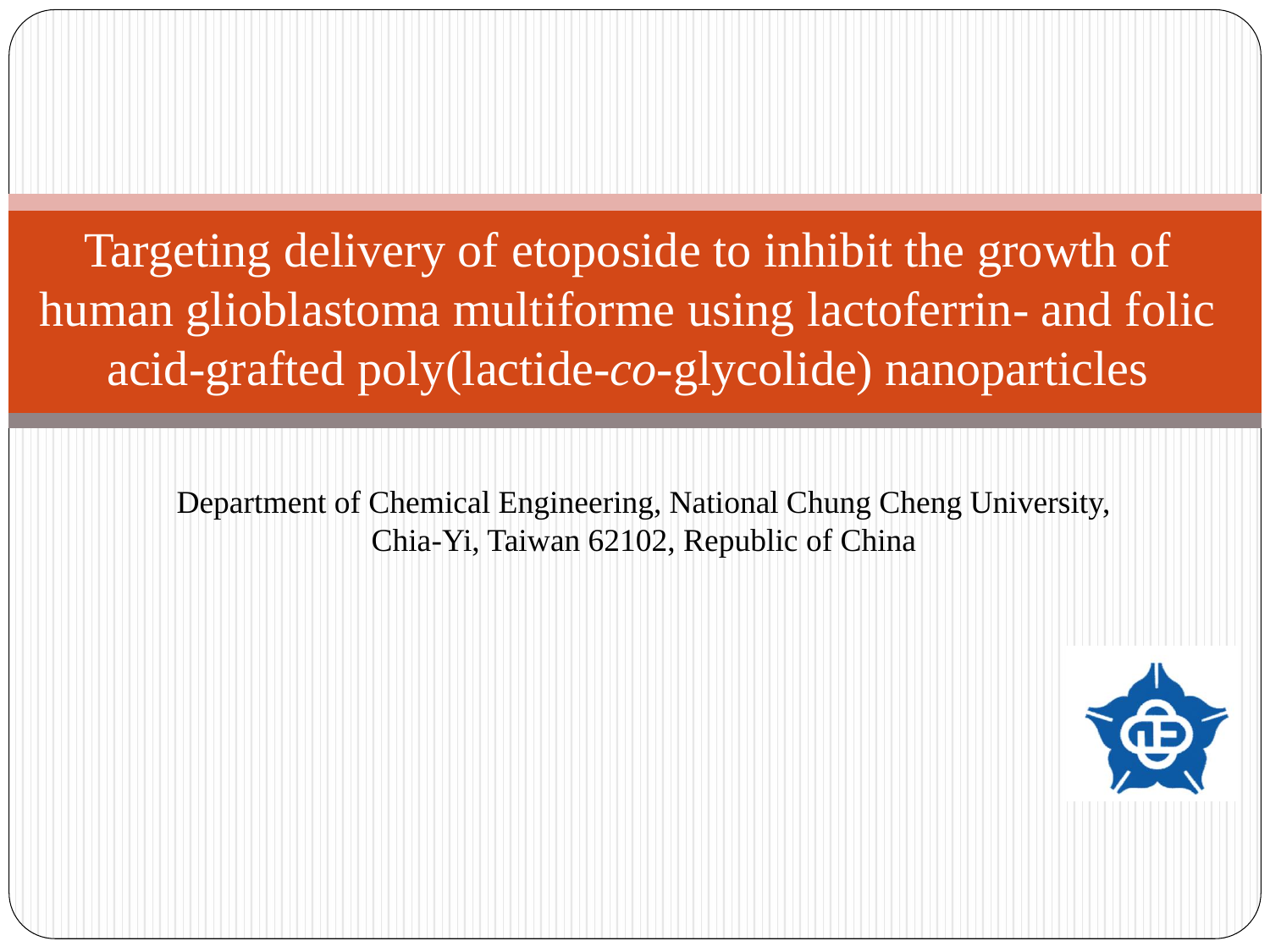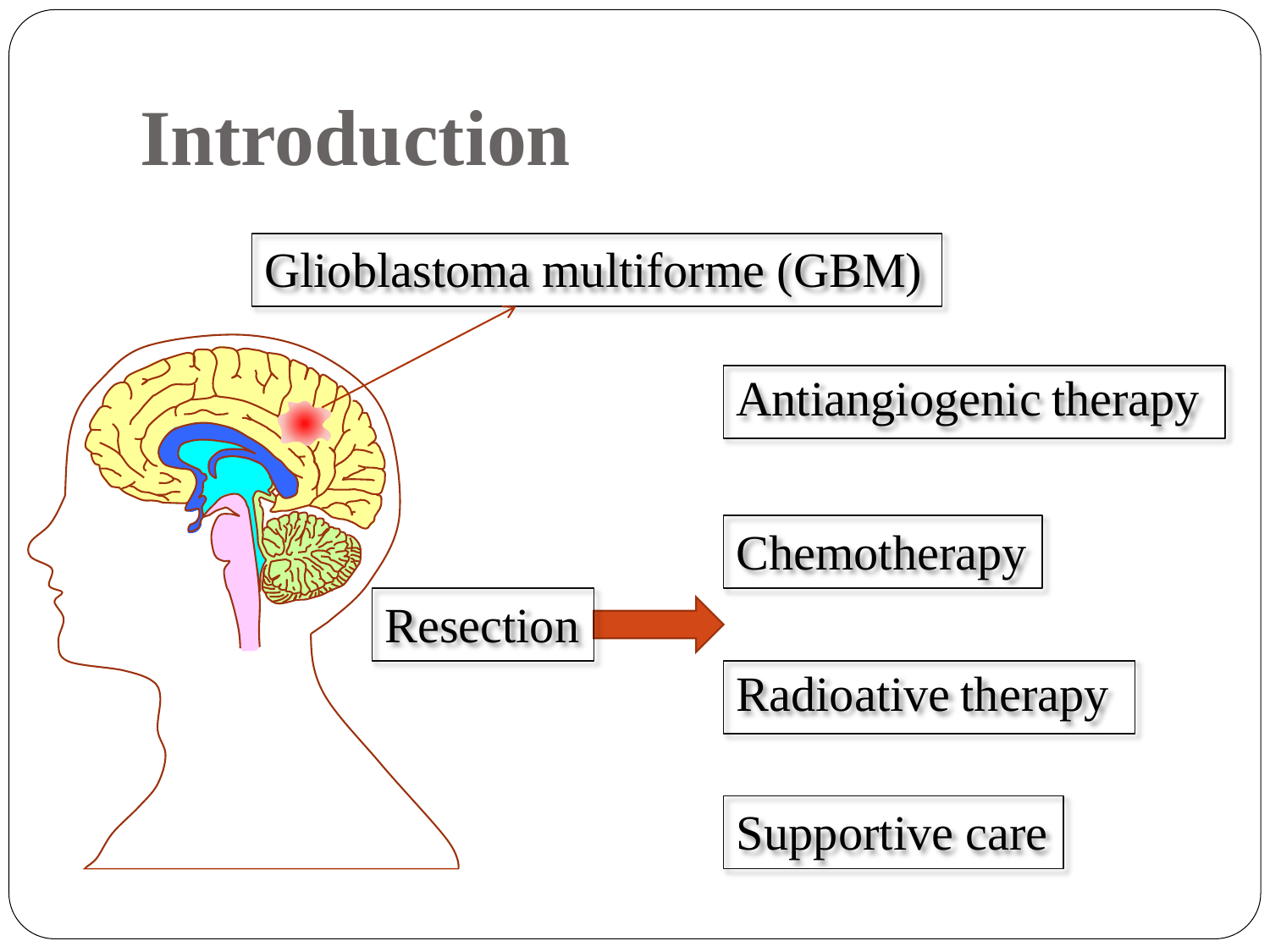

**Figure 1.** An schematic structure of an Lf-FA-ETP-PLGA nanoparitcle (NP).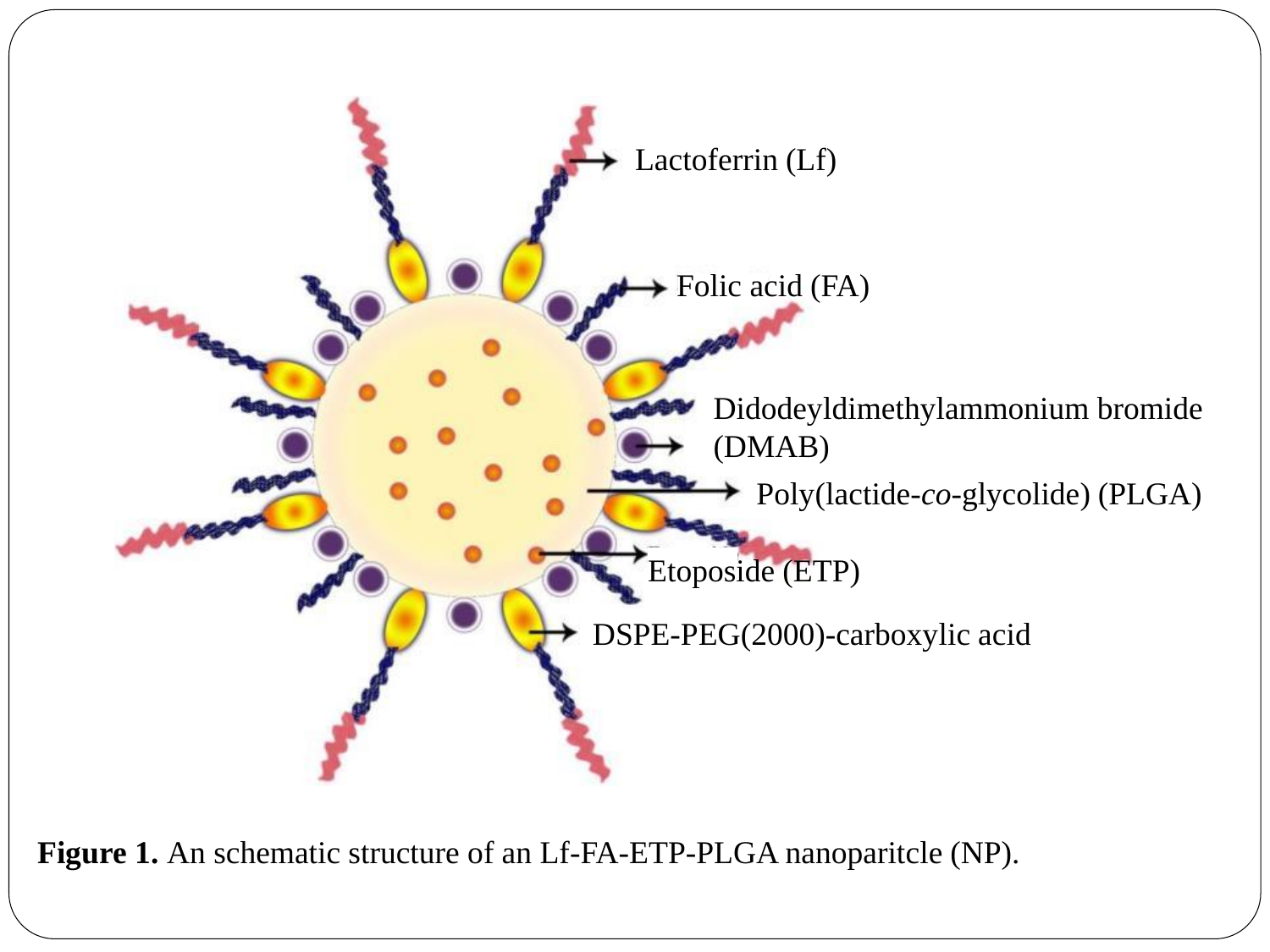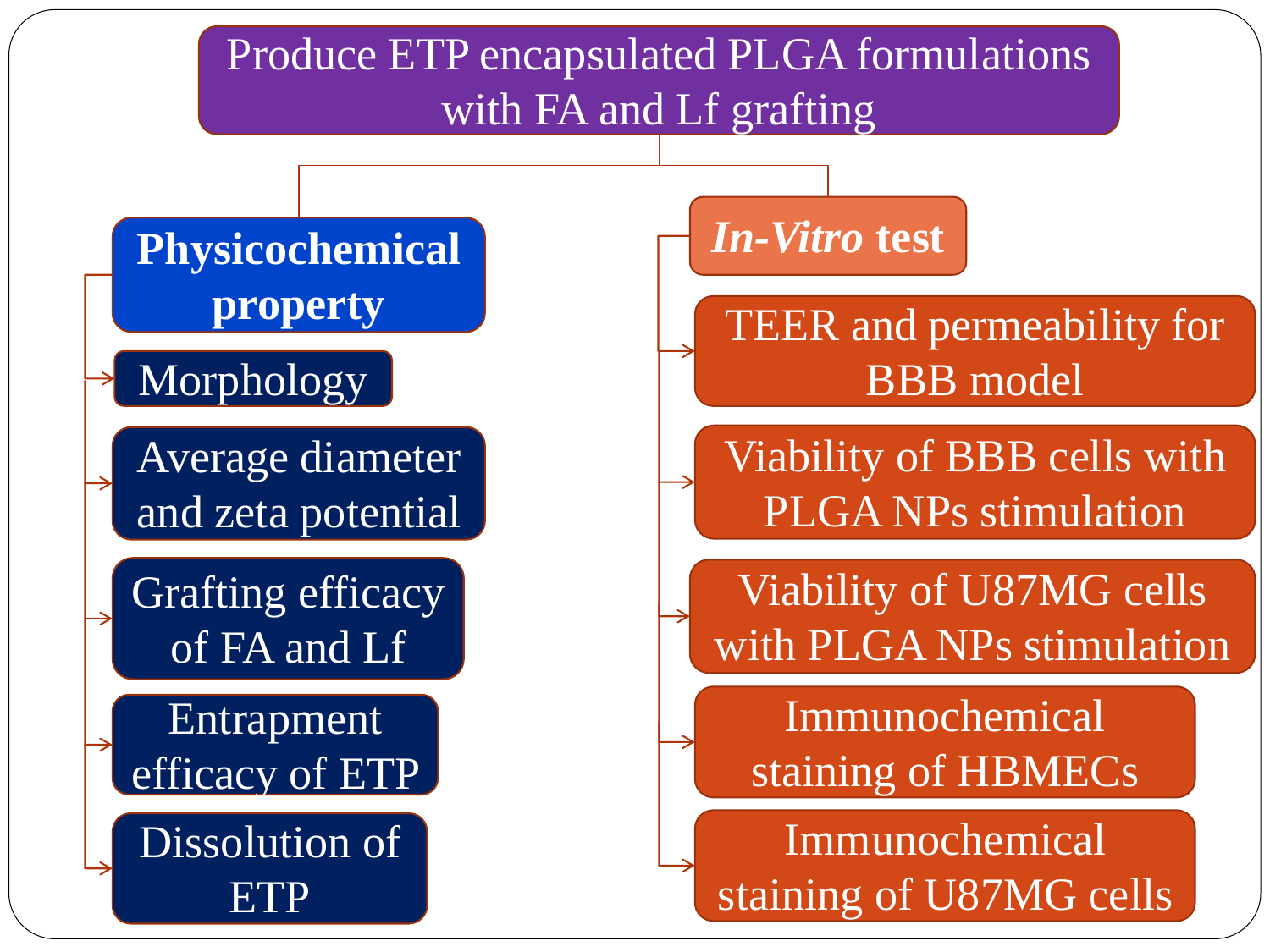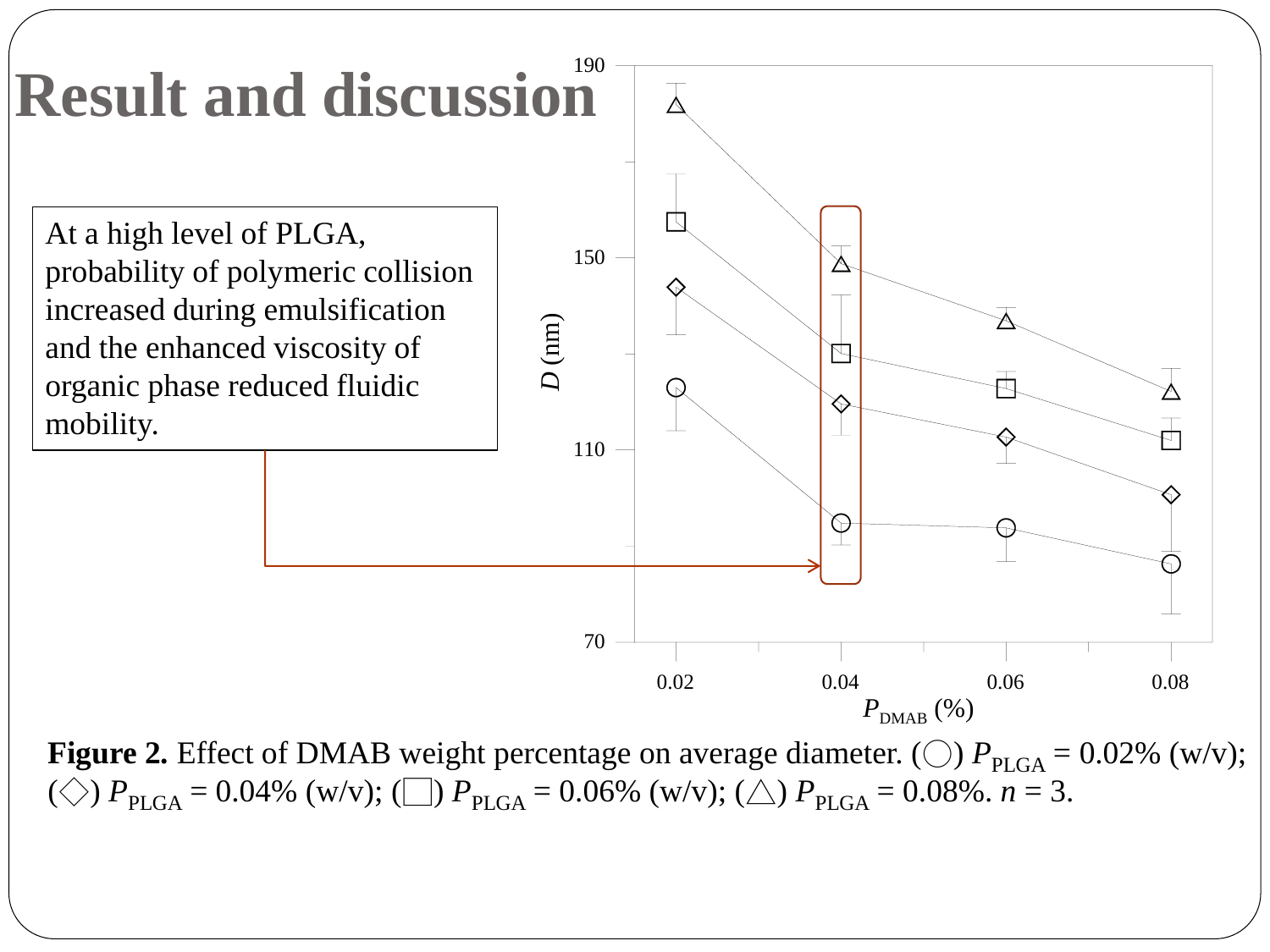

**Figure 3.** Effect of DMAB weight percentage on zeta potential. (a): (○)  $P_{PLGA} = 0.02\%$  (w/v); ( $\Diamond$ )  $P_{PLGA} = 0.04\%$  (w/v); ( $\Box$ )  $P_{PLGA} = 0.06\%$  (w/v); ( $\triangle$ )  $P_{PLGA} = 0.08\%$ ; (b):  $P_{PLGA} = 0.02\%$ (w/v). ( $\triangle$ )  $C_{FA} = 0.01$  % (w/v); ( $\Box$ )  $C_{FA} = 0.05$ % (w/v); ( $\bigcirc$ )  $C_{FA} = 0.1$ % (w/v).  $n = 3$ .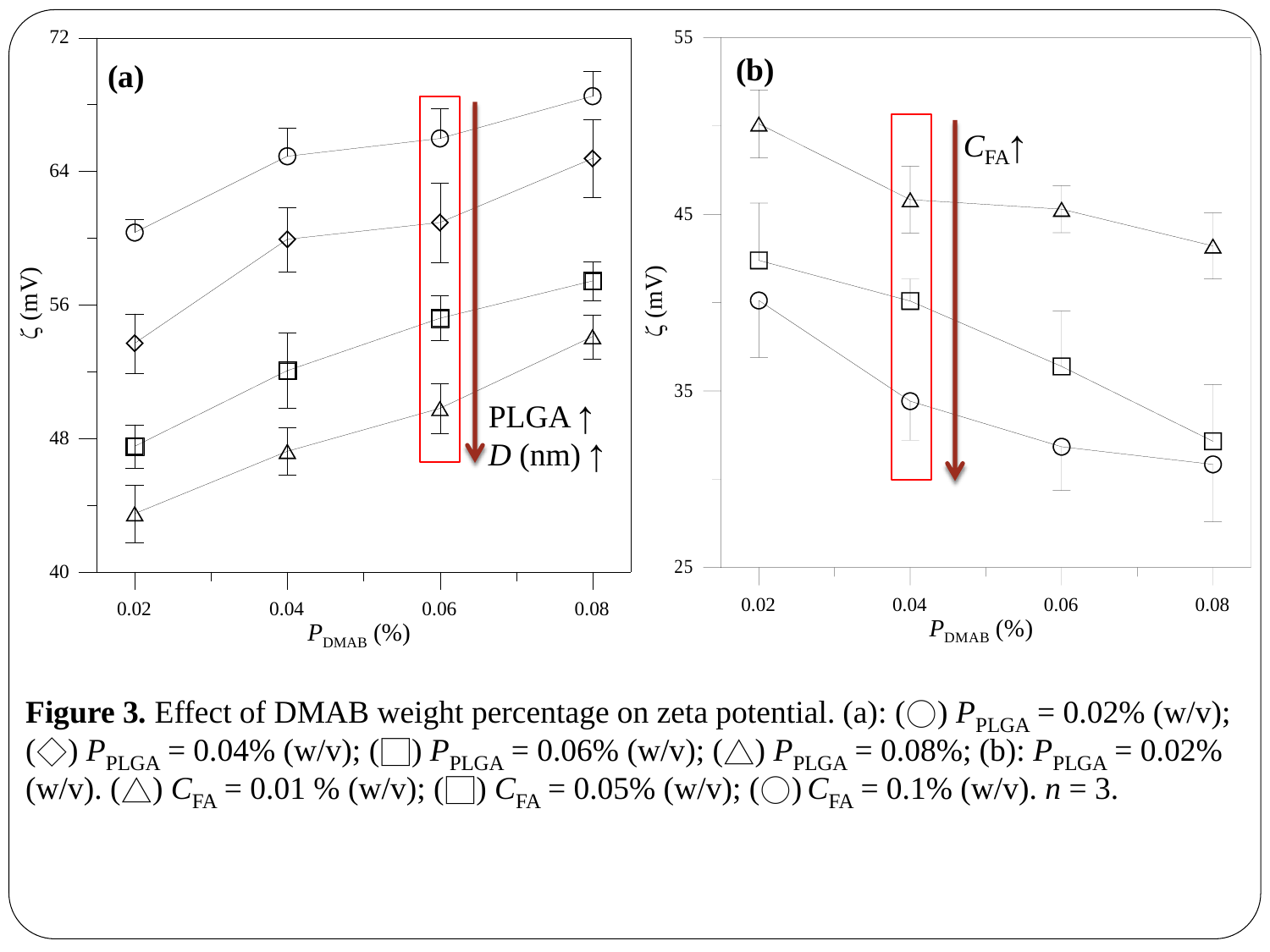

**Figure 4.** Effect of DMAB weight percentage on FA grafting efficiency.  $P_{\text{PLGA}} =$ 0.02% (w/v). ( $\triangle$ )  $C_{FA} = 0.01$  % (w/v); ( $\Box$ )  $C_{FA} = 0.05$ % (w/v); ( $\bigcirc$ )  $C_{FA} = 0.1$ %  $(w/v)$ .  $n = 3$ .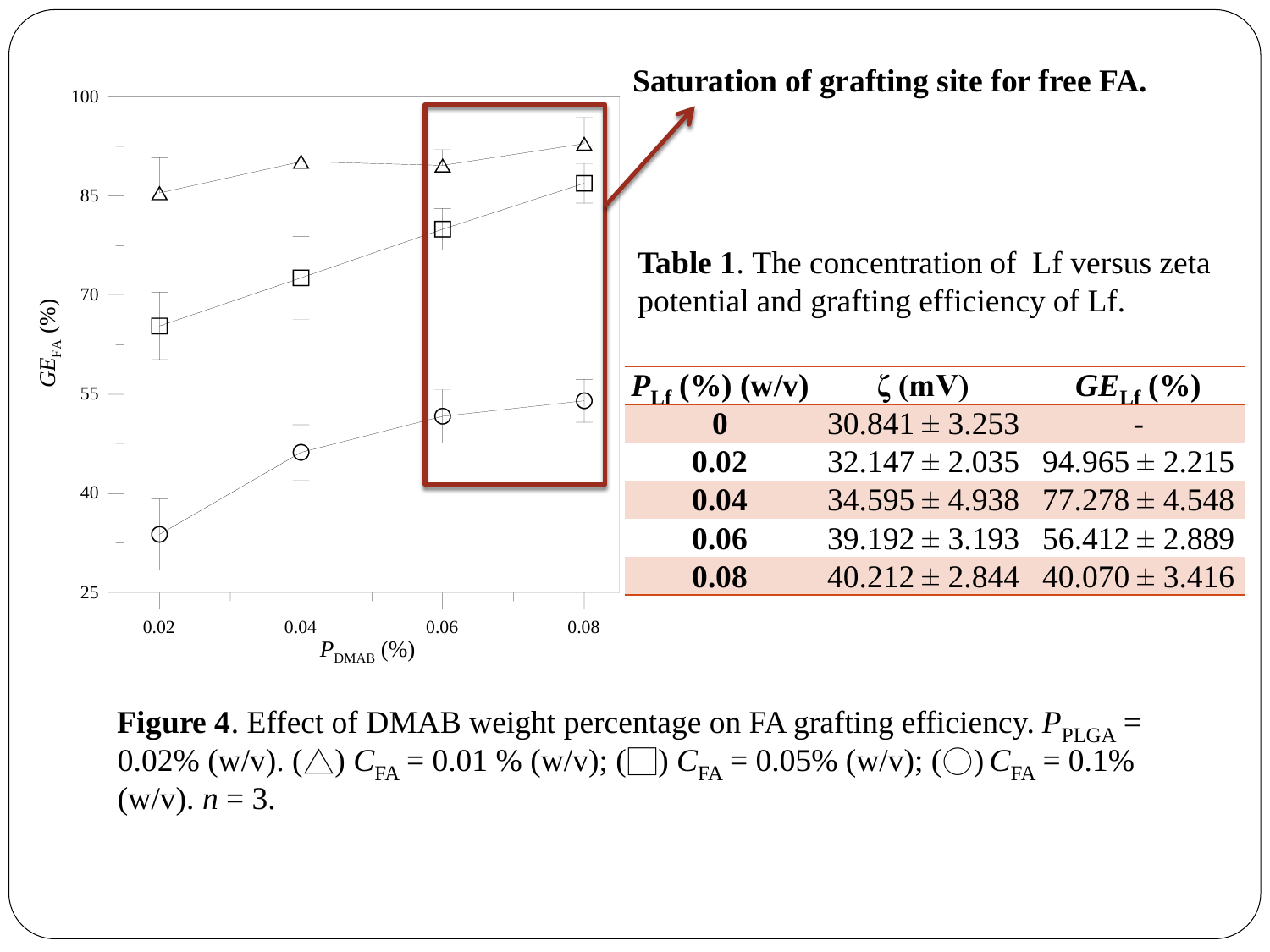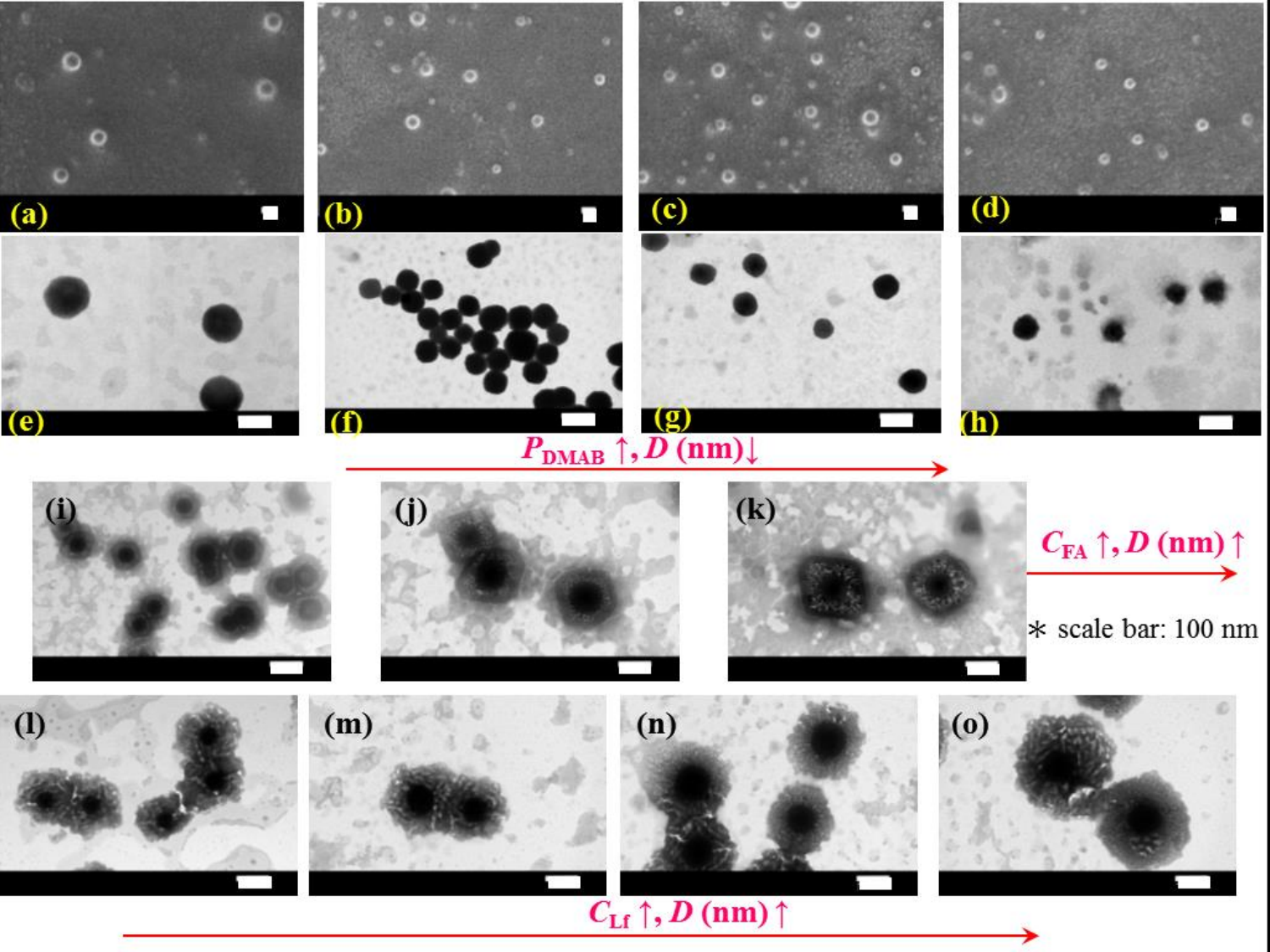

**Figure 5**. Effect of DMAB weight percentage on ETP entrapment efficiency.  $P_{PLGA} =$ 0.02% (w/v). ( $\triangle$ )  $C_{\text{ETP}} = 0.5$  mg/mL; ( $\Box$ )  $C_{\text{ETP}} = 1$  mg/mL; ( $\bigcirc$ )  $C_{\text{ETP}} = 2$  mg/mL.  $n = 3$ .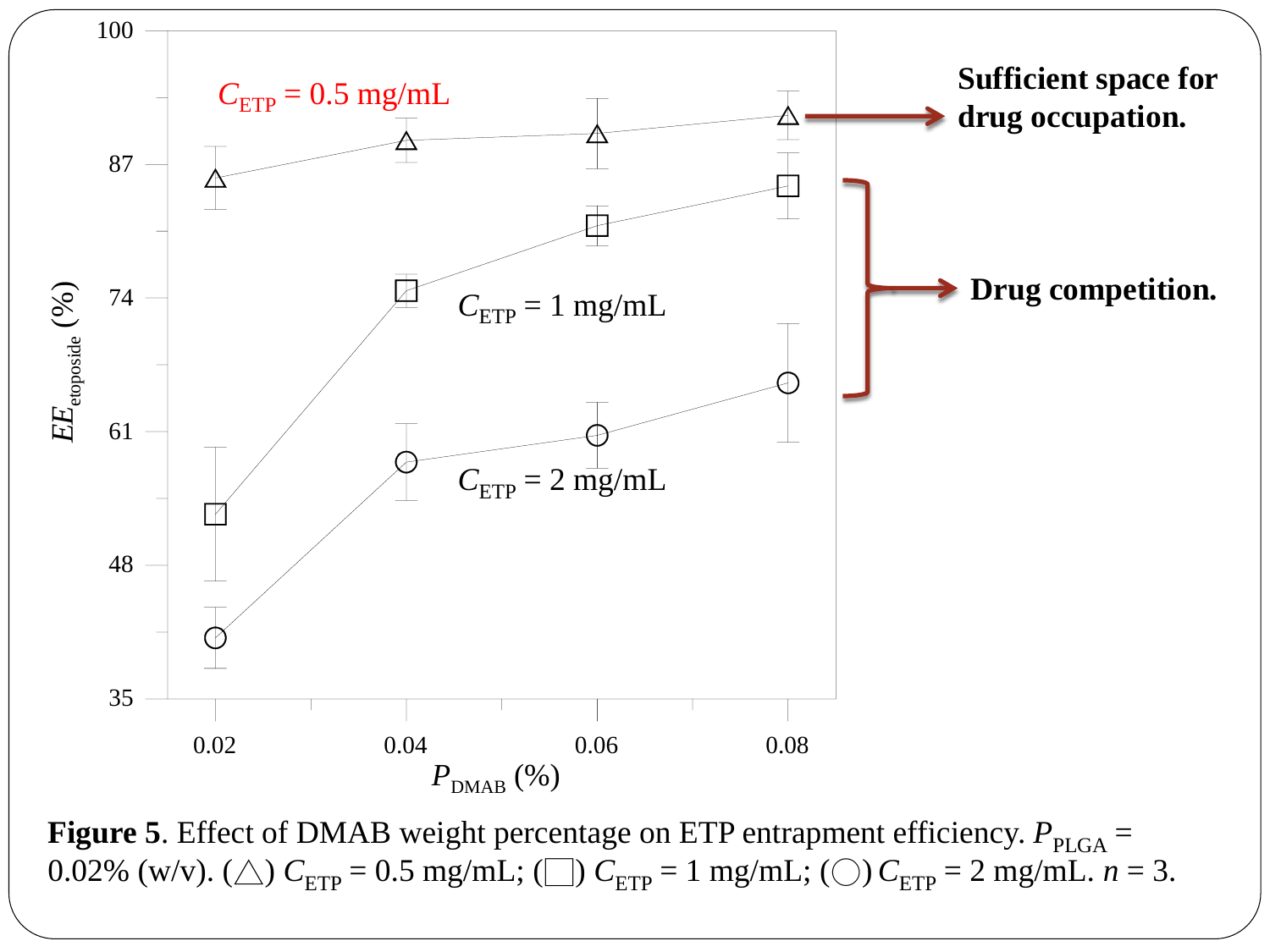

**Figure 6.** Dissolution profile for ETP from PLGA NP formulation.  $P_{\text{PLGA}} = 0.02\%$ ,  $P_{\text{DMAB}} = 0.08\%$ ,  $C_{\text{ETP}} = 2$  mg/mL. (○) PLGA NPs; (□) FA-ETP-PLGA NPs,  $P_{\text{FA}} =$ 0.1%; ( $\triangle$ ) Lf-FA-ETP-PLGA NPs,  $P_{Lf} = 0.08\%$ ,  $P_{FA} = 0.1\%$ . *n*=3.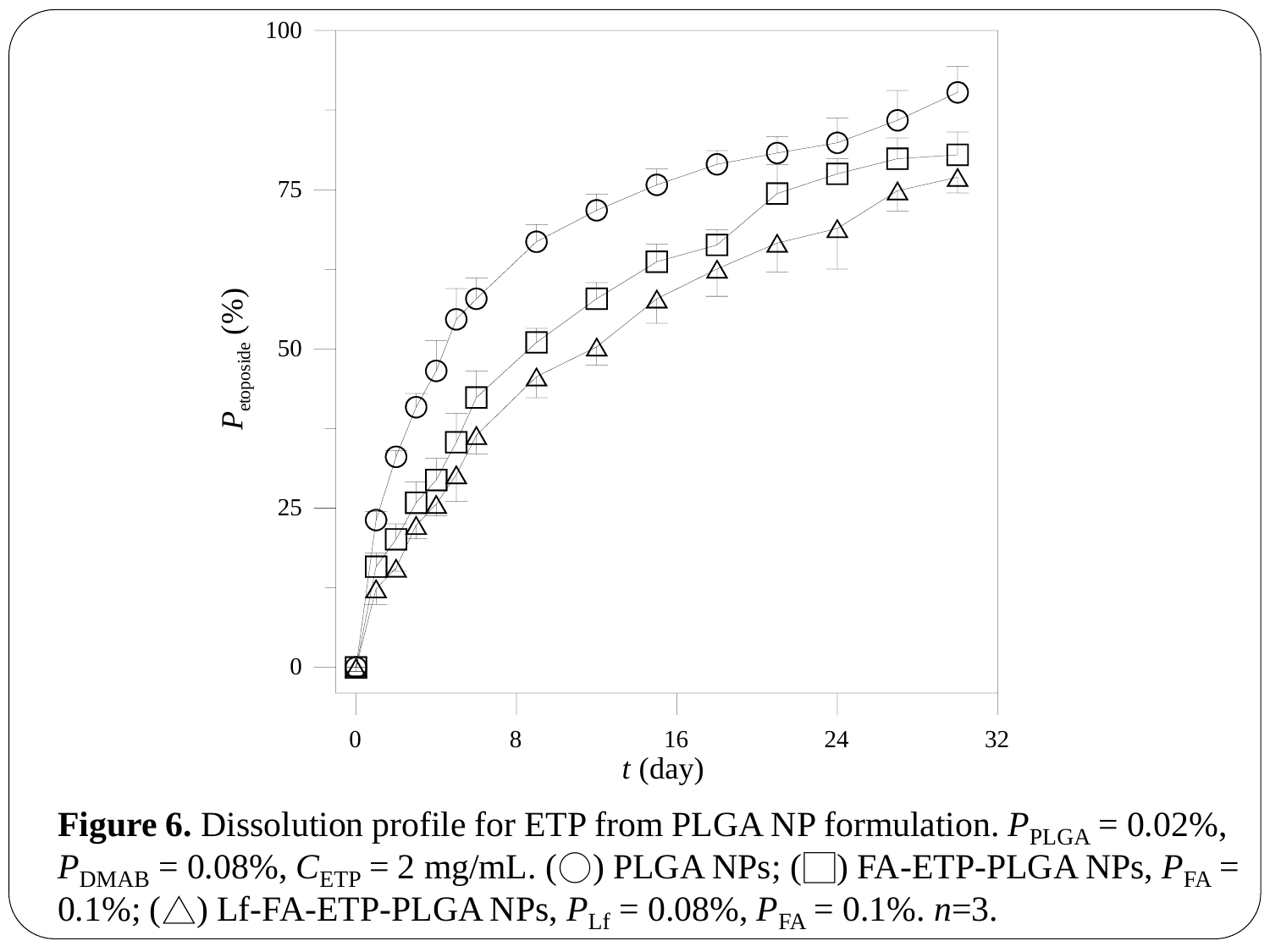

cultured at day 6; (b) HAs cultured at day 6; (c) U87MG cells cultured at day 4.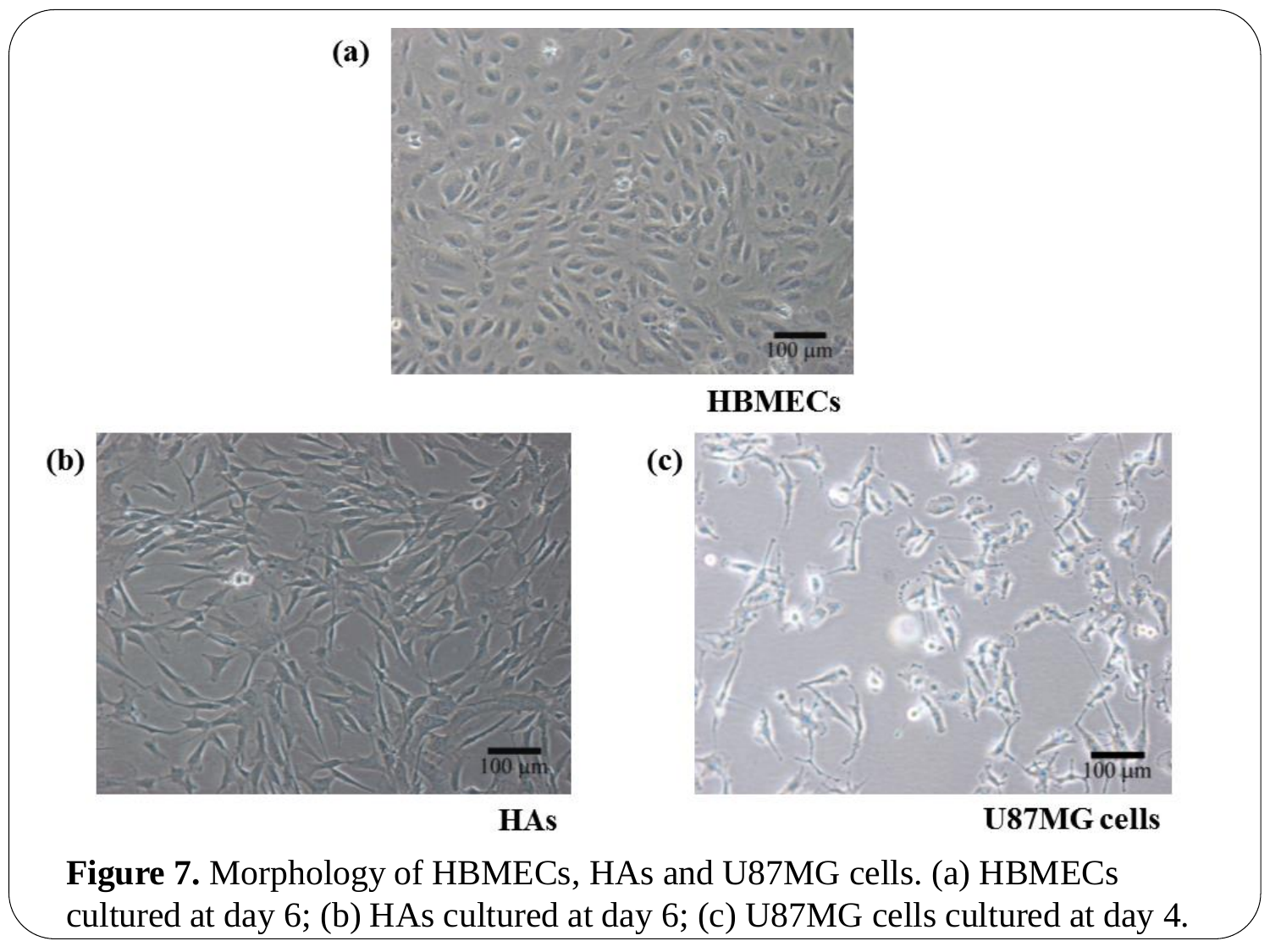

**Figure 8.** TEER and permeability of ETP across the monolayer of HBMECs/HAs using PLGA formulation.  $P_{PLGA} = 0.02\%$ ;  $P_{DMAB} = 0.08\%$ ;  $P_{FA} = 0.1\%$ ;  $P_{Lf} =$ 0.08%,  $C_{\text{ETP}} = 2 \text{ mg/mL}$ . White bar: TEER, Y<sub>1</sub>; black bar: permeability, Y<sub>2</sub>.  $n = 3$ .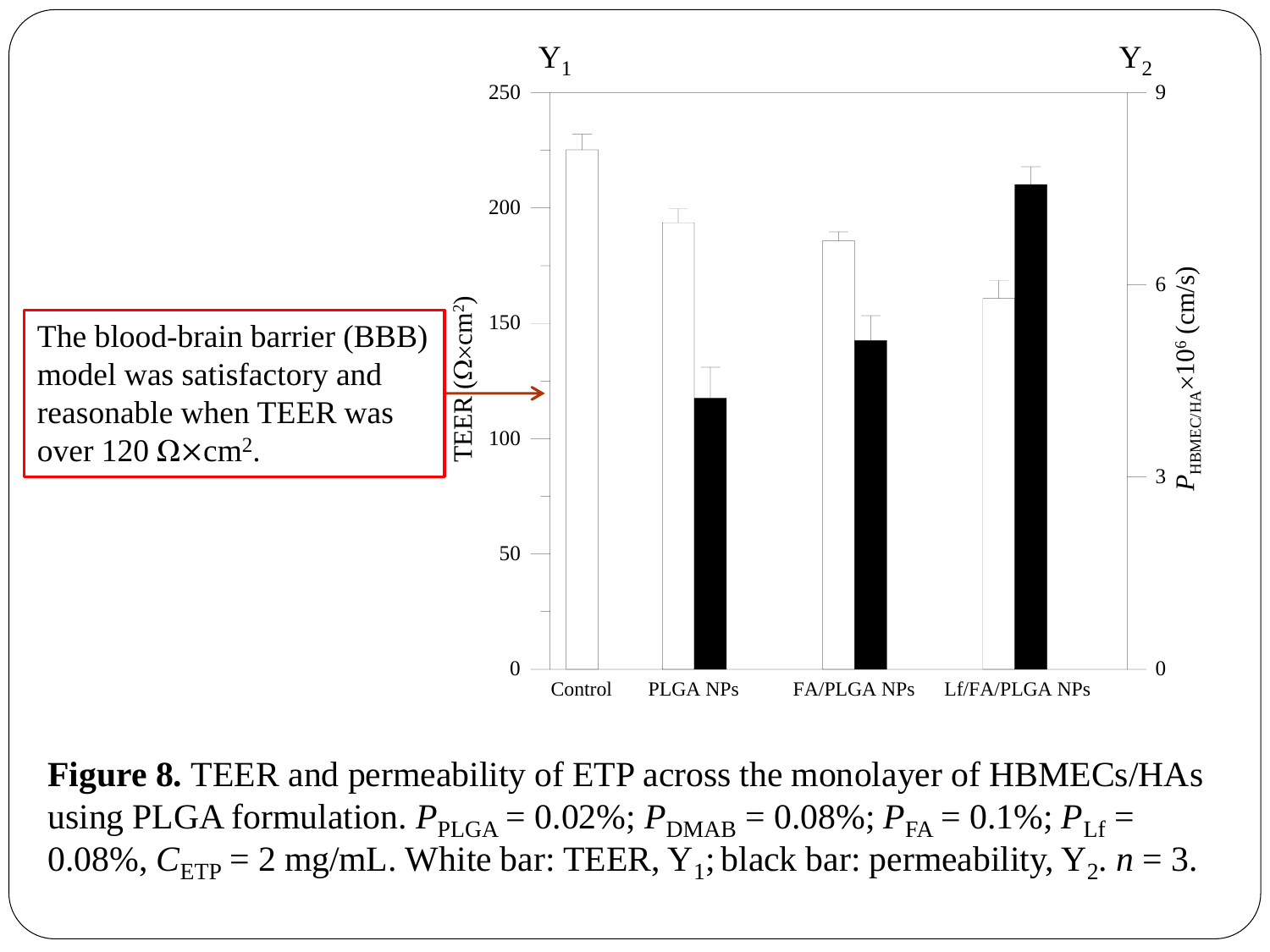

**Figure 9.** (a) Viability of HBMECs, HAs after treatment with PLGA NP formulation; (b) viability of U87MG cells by treatment with PLGA NP formulation over 48 hours.  $n=3$ .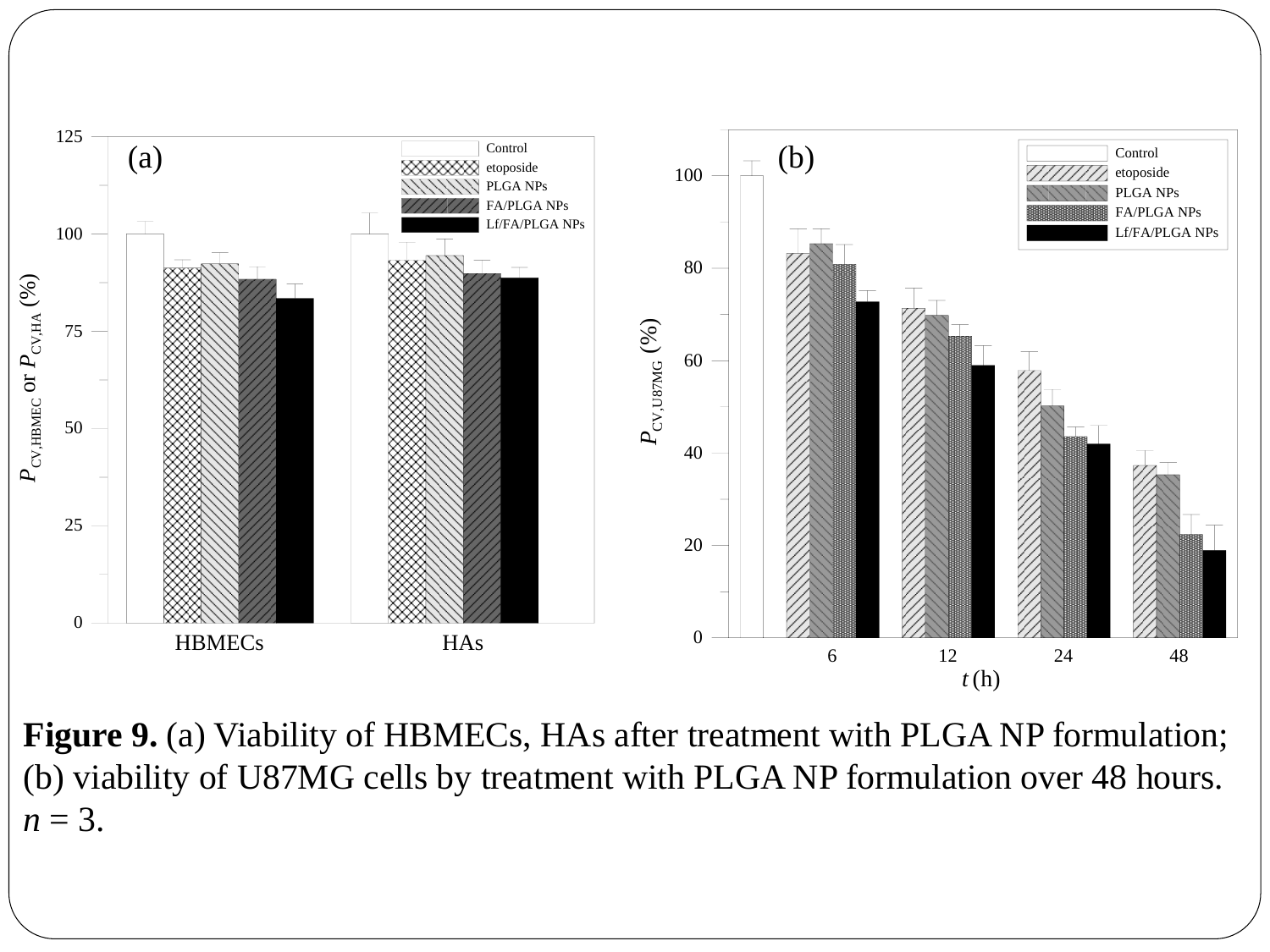

**Figure 10.** Immunochemical staining images of Lf-FA-ETP-PLGA NPs interacting with HBMECs.  $P_{PLGA}$  = 0.02%,  $P_{\text{DMAB}} = 0.08\%$ ,  $C_{\text{ETP}} = 2$  mg/mL. (a-#)  $C_{\text{Lf}} = 0.02\%$ ; (b-#)  $C_{\text{Lf}} = 0.04\%$ ; (c-#)  $C_{\text{Lf}} = 0.06\%$ ; (d-#)  $C_{\text{Lf}}$  $= 0.08\%$ ; (\*-1): nuclei for blue; (\*-2): Lf-FA-ETP-PLGA NPs for green; (\*-3): Lf receptor for red; (\*-4): merged image.  $*$  is 1, 2, 3, or 4;  $*$  is a, b, c, or d.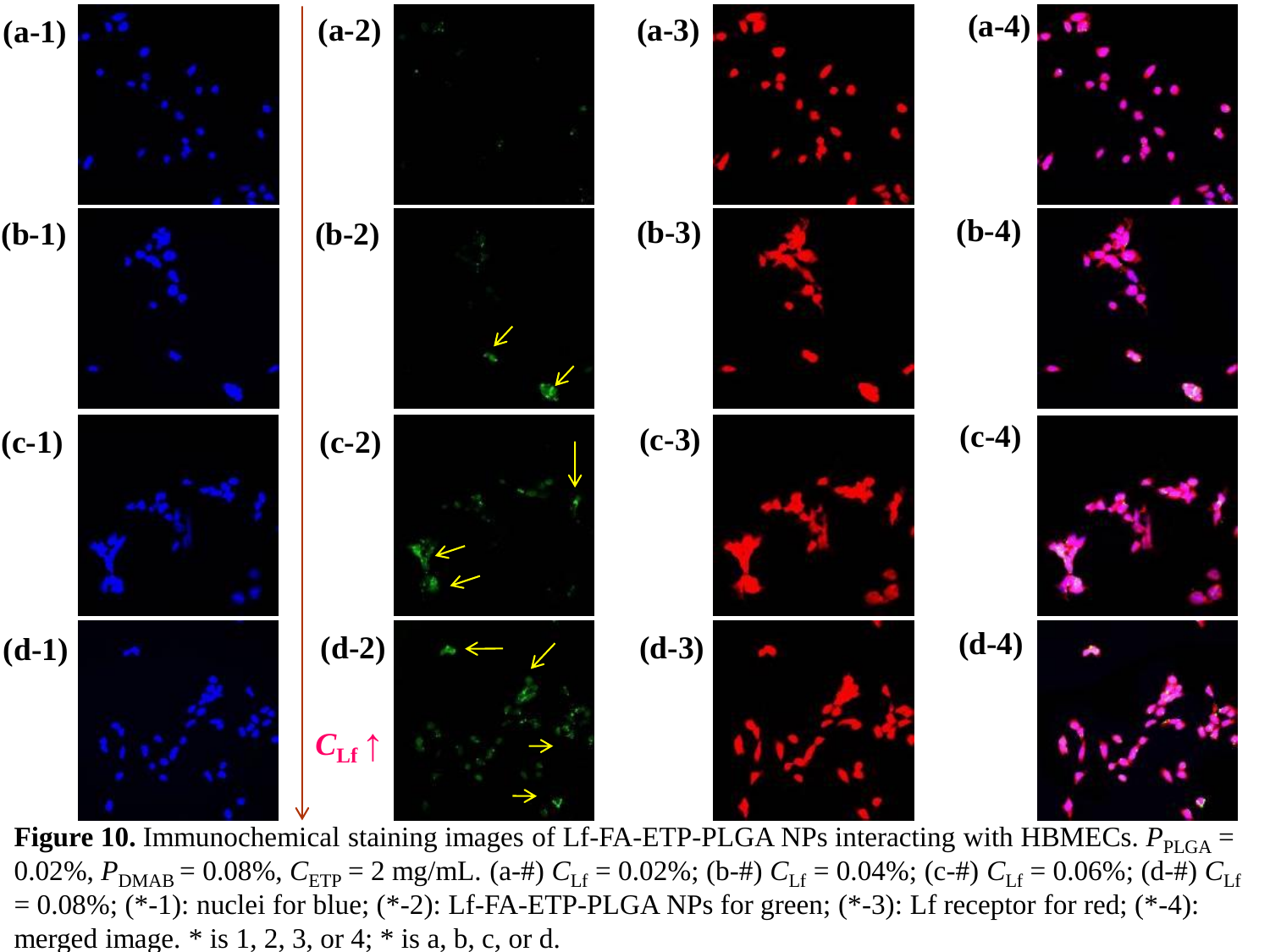

Figure 11. Immunochemical staining images of Lf-FA-ETP-PLGA NPs interacting with U87MG cells.  $P_{\text{PLGA}}$  $= 0.02\%$ ,  $P_{\text{DMAB}} = 0.08\%$ ,  $C_{\text{ETP}} = 2$  mg/mL. (a-#)  $C_{\text{FA}} = 0\%$ ; (b-#)  $C_{\text{FA}} = 0.01\%$ ; (c-#)  $C_{\text{FA}} = 0.05\%$ ; (d-#)  $C_{\text{FA}}$  $= 0.01\%$ ; (\*-1): nuclei for blue; (\*-2): Lf-FA-ETP-PLGA NPs for green; (\*-3): folate receptor for red; (\*-4): merged image.  $*$  is 1, 2, 3, or 4;  $*$  is a, b, c, or d.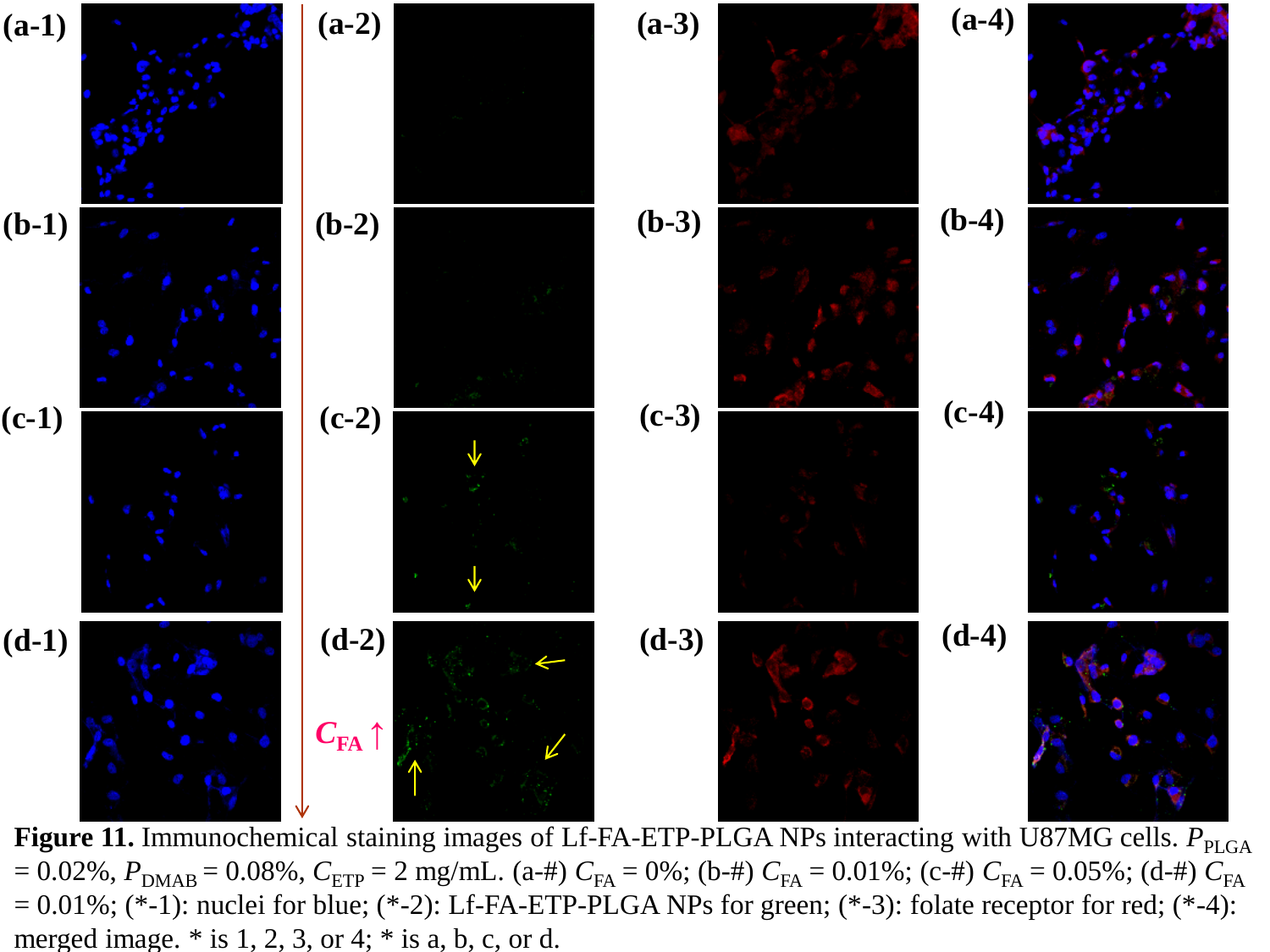# **Conclusions**

- PLGA NPs incorporated with DMAB can increase the physical stability via enhancing zeta potential.
- The biocompatibility of PLGA formulation to the BBB cells was quite high and suitable for drug delivery system.
- PLGA NPs grafted with Lf and FA could enhance the permeability across the BBB and the internalization of PLGA NPs for inhibiting the proliferation of malignant glioblastoma cells.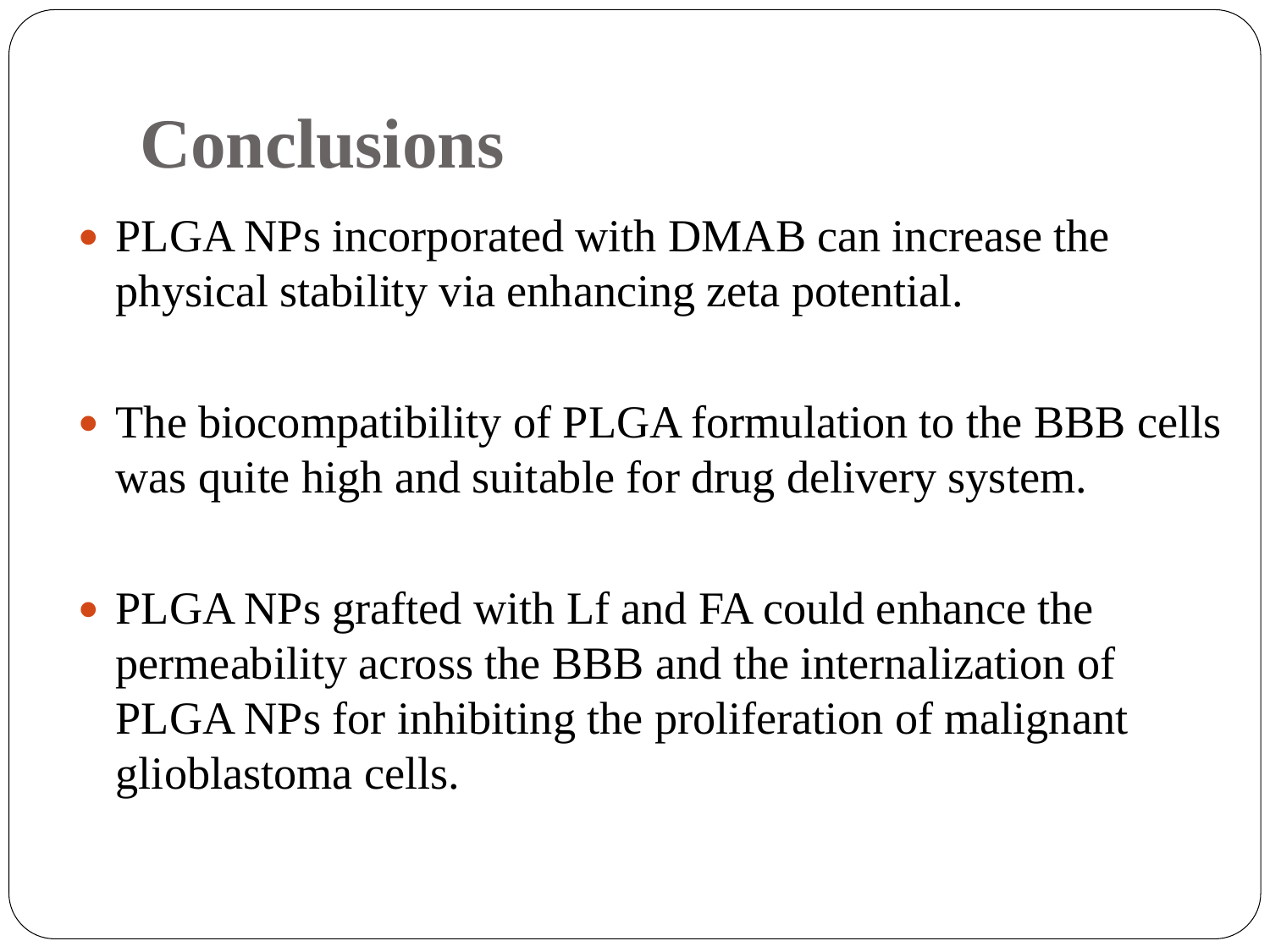# Thank you for attention!